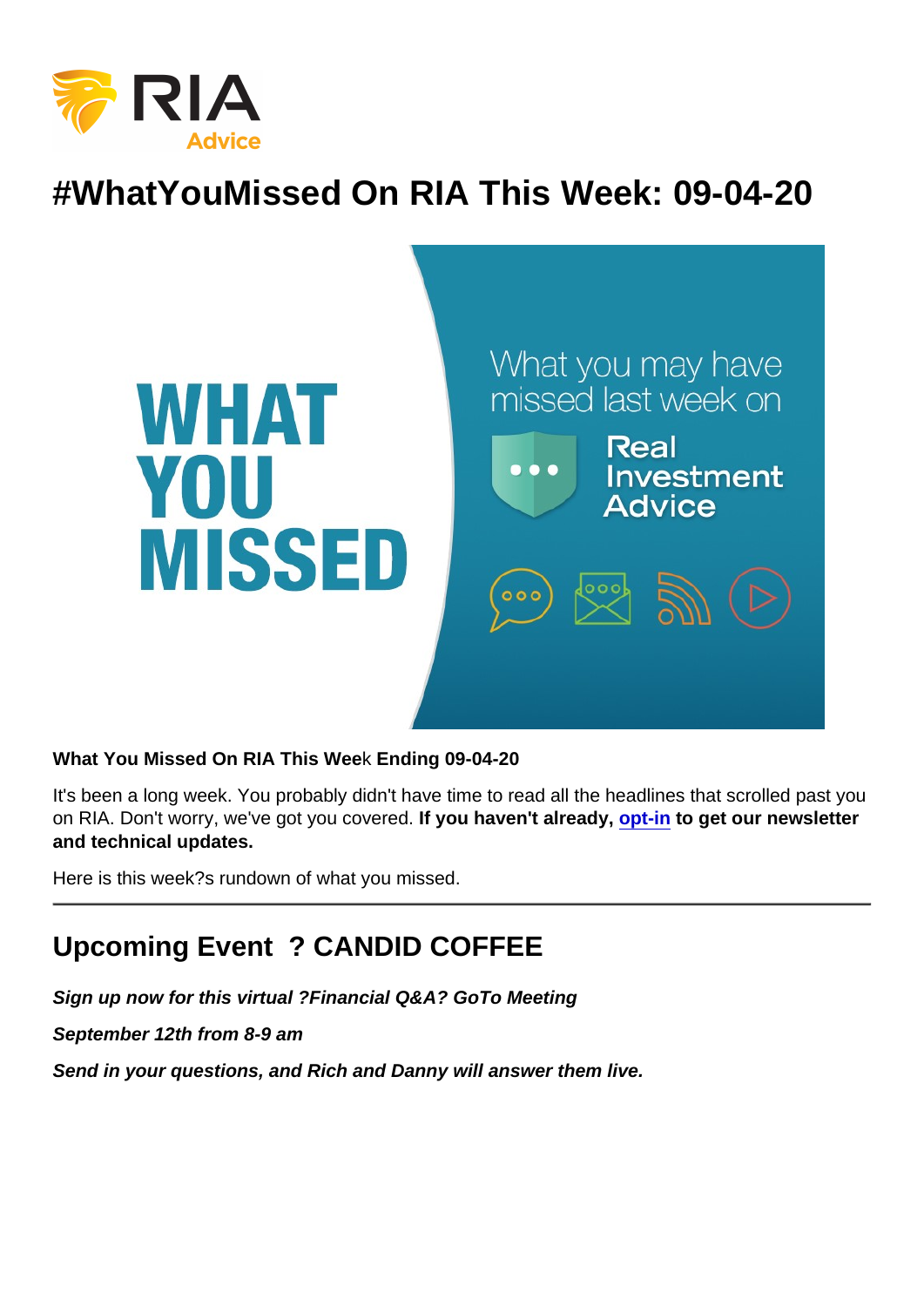# What You Missed This Week I n Blogs

Each week, RIA publishes the research and thoughts behind the portfolio management strategy for our clients. The important focus is the risks that may negatively impact our client's capital. These are the risks we are focusing on now.

https://realinvestmentadvice.com/macroview-a-tale-of-two-bull-markets/

https://realinvestmentadvice.com/technically-speaking-margin-debt-confirms-bullmarket/

https://realinvestmentadvice.com/eric-lytikainen-gamma-flips-and-regime-changes/

https://realinvestmentadvice.com/sp-500-monthly-valuation-analysis-review-09-01- 2020/

https://realinvestmentadvice.com/a-dose-of-reality-about-the-labor-market/

# What You Missed In Our Newsletter

Every week, our newsletter delves into the topics, events, and strategies we are using. Our technical review provides the basis of how we are positioning our client portfolios, what we expect to happen, and how we plan to trade it.

https://realinvestmentadvice.com/winter-is-coming-is-it-time-for-value-to-shine-08-28- 20/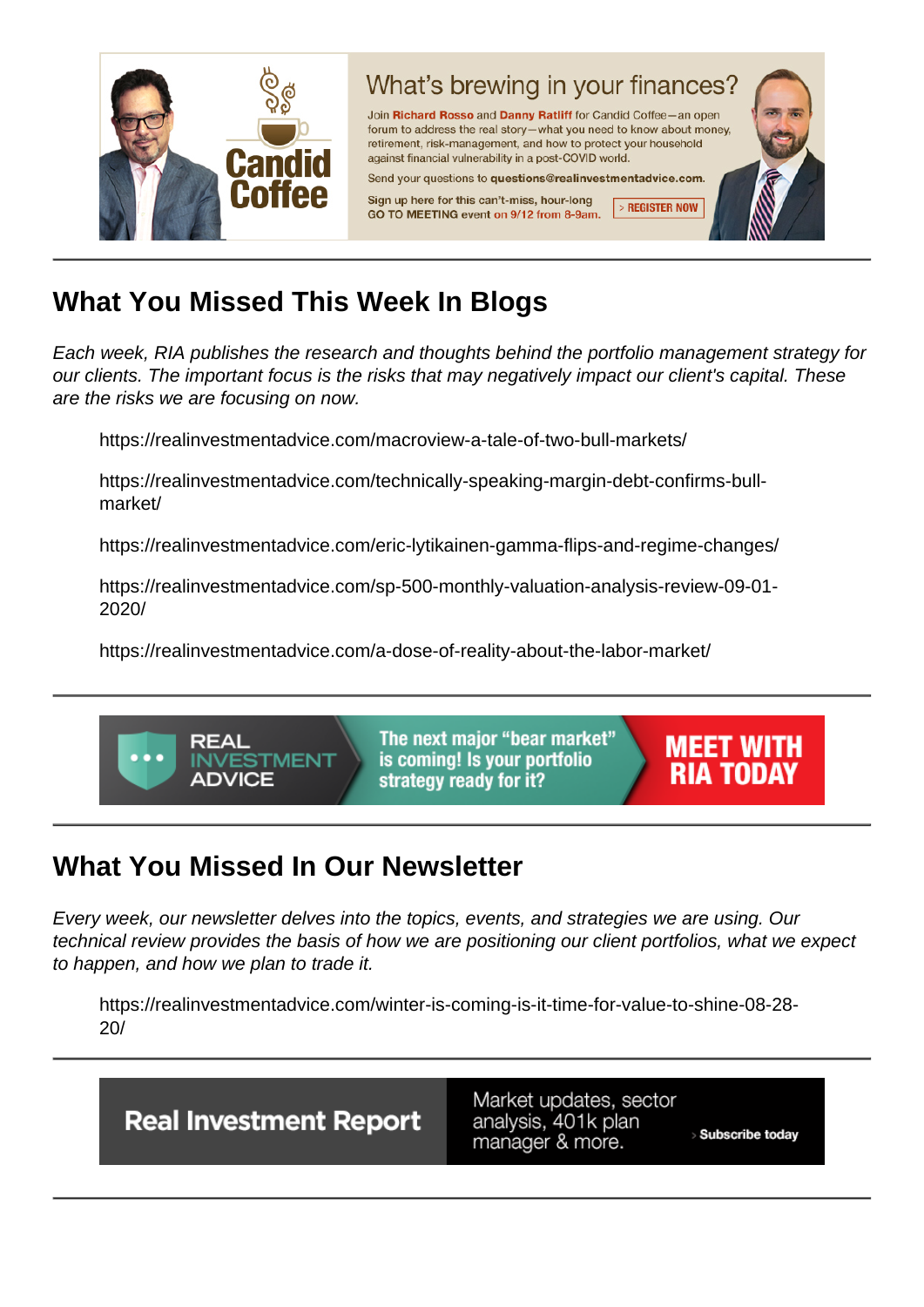# What You Missed: RIA Pro On Investing

RIA Pro is our premium investment analysis, research, and data service. [\(Click here](https://riapro.net/register) to try it now for 30-days free) If you are a DIY investor, this is the site for you. RIA PRO has all the tools, data, and analysis you need to build, monitor, and manage your own money.

https://realinvestmentadvice.com/tpa-analytics-value-vs-growth-at-historic-extreme-2/

### The Best Of "The Real Investment Show"

What? You didn't tune in last week. That's okay. Here are the best moments from the ["Real](https://www.youtube.com/channel/UCXVMMgEidXlrTM1coedg70A/videos) [Investment Show."](https://www.youtube.com/channel/UCXVMMgEidXlrTM1coedg70A/videos) Each week, we cover the topics that mean the most to you from investing to markets to your money.

Best Clips Of The Week Ending 09-04-20

https://youtu.be/tdnMRtbhPOI

# What You Missed: Video Of The Week

#### The Market Meltup

Michael Lebowitz and I discuss the market melt-up, why free-trading on Robinhood isn't actually free, how WallStreet makes money, and the early signs there might be a rotation to value.

https://www.youtube.com/watch?v=8upitDV70BQ

### Our Best Tweets For The Week: 09-04-20

If you don't follow us on Twitter, that is where we drop some quick market, investing, and financial thoughts. However, just in case you missed it, here are a few from this past week you may enjoy. You may also enjoy the occasional snarky humor.

Follow us on twitter @lanceroberts and @michaellebowitz.